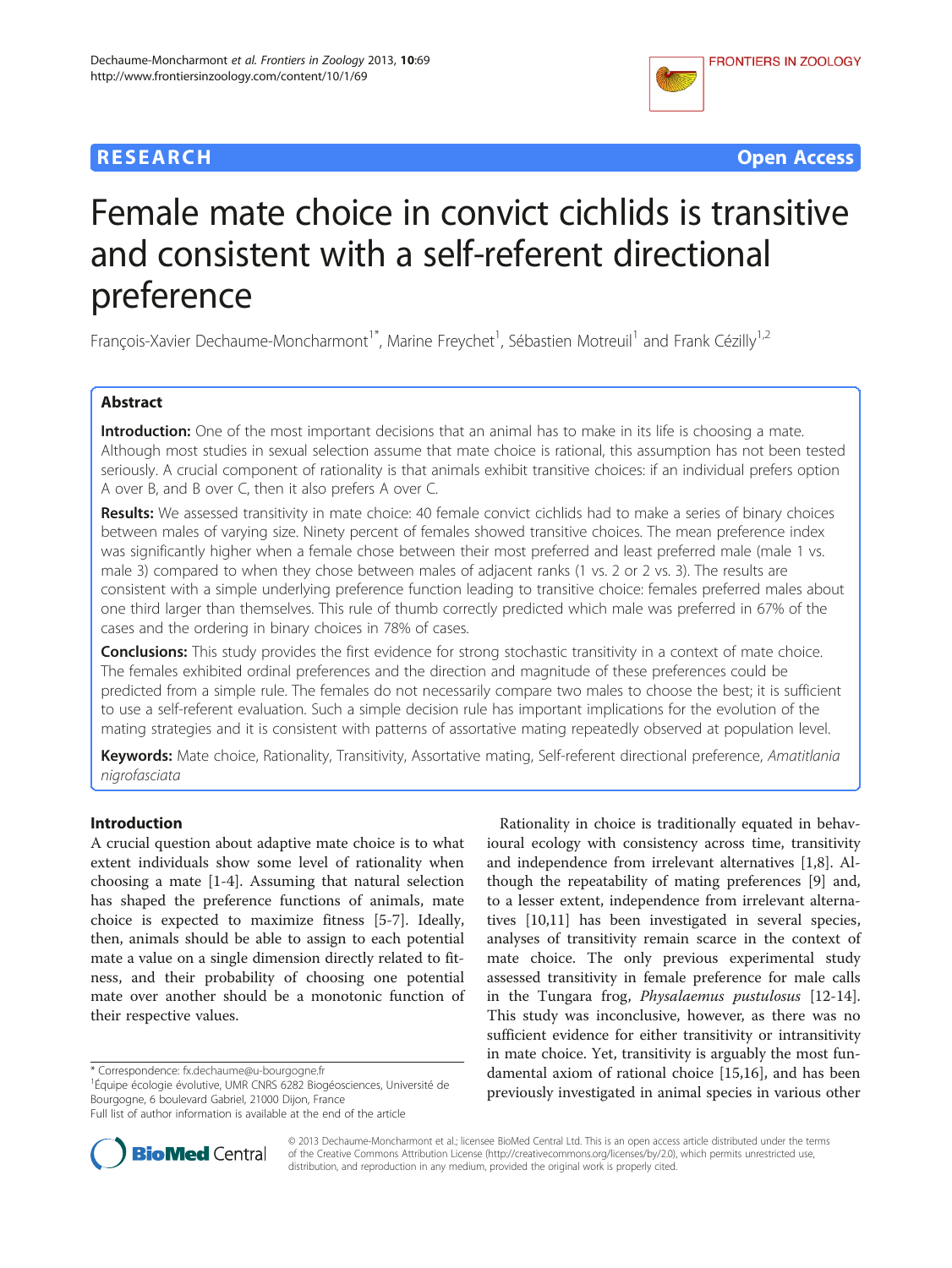<span id="page-1-0"></span>contexts, such as foraging decisions [\[17-20](#page-7-0)], nest choice [[21,22\]](#page-7-0) or dominance relationships [[23](#page-7-0),[24](#page-7-0)].

Transitivity in choice, in its simplest definition [\[25](#page-7-0)], states that if an individual prefers option A over B and B over C, then it also prefers A over C. However, the level of expression of transitivity depends on whether options can be ranked on an ordinal or an interval scale [\[26](#page-7-0)]. Consider three alternative mating options A, B, and C. Let  $P(A,B)$  be the probability of choosing option A from the choice set {A,B}. Choice proportions conform to weak stochastic transitivity (WST) if when  $P(A,B) \ge 0.5$ and  $P(B,C) \ge 0.5$ , then  $P(A,C) \ge 0.5$ . Evidence for WST validates only the assumption of one-dimensional choice, meaning that the options can be ordered, but not quantified, on a common scale. By contrast, strong stochastic transitivity (SST) occurs if  $P(A,C) \ge \max\{P(A,B), P(B,C)\}$ [[19,27-29\]](#page-7-0), and would be indicative that not only ordinal preference holds, but that a value on a common quantitative scale can be assigned to each mating option [\[26\]](#page-7-0).

Here, we assess transitivity in choice in relation to mating patterns in female convict cichlids, Amatitlania nigrofasciata, which is a model species in mate choice [[30-33](#page-7-0)]. In this monogamous and territorial fish species with bi-parental care, females generally benefit from mating with a large male, in terms of breeding success [[34](#page-7-0)] and protection of offspring against predators or competitors [\[35\]](#page-7-0). However, large males in this species are particularly aggressive, and females must weigh the benefits of pairing with a large male against negative fitness effects linked to asymmetric aggressive interactions [\[36\]](#page-7-0) and increased risk of filial cannibalism [[37,38\]](#page-7-0).

Preference for partner size is thus expected to be finely tuned in this species. Previous studies have established that males show a preference for gravid, large females [[39](#page-7-0)], whereas the preference of females in relation to male size remains controversial. Depending on the study, females either preferred larger males [[30,40](#page-7-0)-[42](#page-7-0)], or males of similar size to themselves [\[43\]](#page-7-0). Typically, female preference was assessed by simultaneously confronting a focal female with two [\[30,42\]](#page-7-0) or three males [\[44\]](#page-7-0) differing in size. Preference is then inferred from the relative amount of time spent next to each male. A female is thus assumed to prefer male A over male B  $(A > B)$  when the amount of time spent in front of male A divided by the total amount of time spent in the two choice areas, considered hereafter as the preference index, is above 50%. This measure has been shown to correlate with female reproductive preference in convict cichlids [\[42\]](#page-7-0) and other cichlid fish [[45](#page-7-0)]. No study, however, has examined transitivity in female choice when confronted with several males.

Most theory predicts that violation of rationality will only occur when the available options differ in multiple dimensions ([\[46,47\]](#page-7-0) but see [\[48](#page-7-0)]). All previous experimental studies of female choice in convict cichlids consisted in confronted females with live males of different sizes and recorded their behaviour and time spent in front of each male (review in [\[42\]](#page-7-0)). However, in addition to size, males may vary in respect to several other phenotypic attributes, such that female choice might not necessarily be one-dimensional. One way to confirm that females indeed prioritize one dimension such as body size is to show that female choice in relation to that dimension is effectively transitive. That is to say that rational, transitive female choice should not be assumed a priori, but assessed experimentally. Beyond the assessment of rationality in mate choice, analysis of transitivity may potentially help to identify the decision rules underlying mate choice and mating patterns.

In a sequence of binary choices, 40 females were confronted with dyads of males differing in size. We formed 20 triplets of males, consisting of one small male (S), one medium size male (M), and one large male (L). Each triplet of males was assigned to one pair of females consisting of one large and one small female (Figure 1). Each female was sequentially presented to one of the three possible male dyads (L  $vs.$  M, M  $vs.$  S, and L  $vs.$  S). For each female, we determined her preference ranking of the males according to pairwise comparisons over the three trials, based on a preference index above 50%.



Figure 1 Boxplot of the body sizes as a function of the size **classes for each sex.** Body size was measured as the standard length, from the tip of the mouth to the caudal peduncle. Females (grey boxes) were assigned to two size classes: small ( $n = 20$ ) and large ( $n = 20$ ). Males (white boxes) were assigned to three size classes: small ( $n = 20$ ), medium ( $n = 20$ ), and large ( $n = 20$ ). For a given size class, the black dot depicts the mean, the thick line the median, and the box the interquartile range. Within a pair of females or within a triplet of males, there was a difference of at least 1 cm between each individual.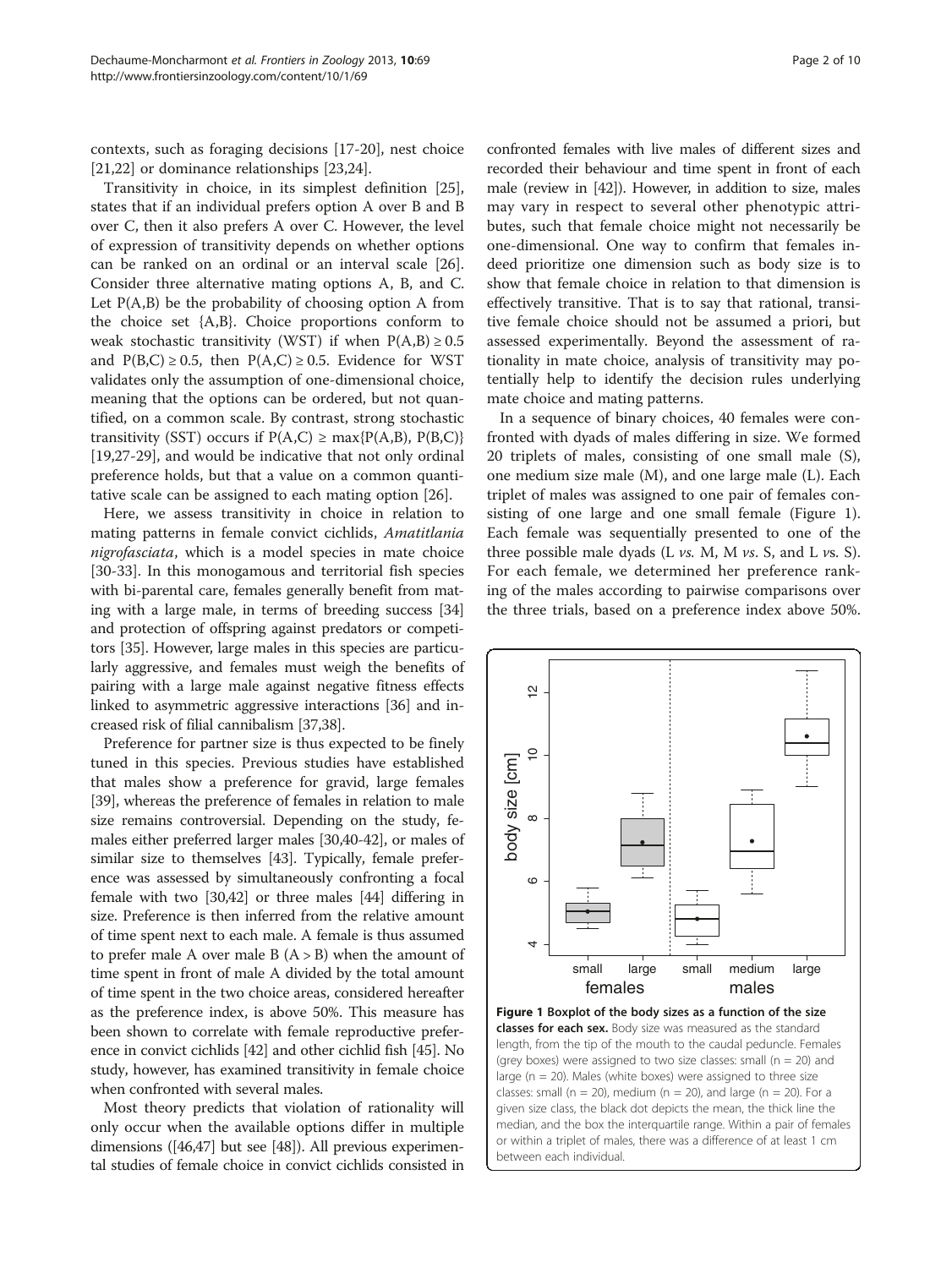|             | Transitive order |       |       |      |         |              | Intransitive order | <b>Total</b> |
|-------------|------------------|-------|-------|------|---------|--------------|--------------------|--------------|
| Female size | ∟>M>S            | L>S>M | M>L>5 | M>>L | S> L> M | $S>$ M $>$ L | L > M > S > L      |              |
| Small       |                  |       |       |      |         |              |                    | 20           |
| Large       |                  |       |       |      |         |              |                    | 20           |
| Total       | 10               |       |       |      |         |              |                    | 40           |

Table 1 Number of transitive or intransitive choices as a function of the size of the female

Notation L > M > S reflects transitive ordering in which a female preferred the larger male over the medium size male (L > M), the medium size male over the smaller one (M > S), and the larger male over the smaller one (L > S). Four intransitive females exhibited the circular triad: L > M, M > S, and S > L.

Our results are qualitatively unchanged if we use a stricter criterion of preference index larger than 55% (see Additional file [1](#page-7-0)). We show that both large and small female convict cichlids show significant SST when choosing between males of different size. In addition, we show that a simple self-referent directional rule, assuming that females prefer males which are about 30% larger than themselves, performs particularly well at predicting observed transitive choices.

# Results

## **Transitivity**

Females exhibited marked preferences, as the mean proportion of time spent in front of the preferred male was 71.5% (bootstrapped 95% CI =  $68\%$  to 74%). This mean preference index was not correlated between the large and small females from the same pair (Pearson correlation coefficient  $r = 0.11$  with 95% CI = -0.35 to 0.53,  $n = 20$ ,  $p = 0.64$ ). The mean proportion of total time spent in the no-choice (neutral) area was  $12\%$  (95% CI = 10% to 14%) and was not correlated between the large and small females from the same pair ( $r = 0.16$  with 95% CI = -0.30 to 0.52,  $n = 20$ ,  $p = 0.49$ ).

Based on preference index larger than 50%, we observed transitive mate choice for 19 out of 20 large females and 17 out of 20 small ones (Table 1), with no difference between these two groups (Fisher exact test,  $P = 0.60$ ). Overall, transitivity was significantly more frequent than expected by chance (exact binomial test B(40, 0.75),  $p = 0.016$ ). Intransitivity could not be linked to a given triplet of males: intransitive females belonged to different pairs and, thus, they were presented to different triplets of males. Intransitivity could not be explained by a less decisive female behaviour either. There was no evidence that intransitive females made less pronounced choices than transitive ones, as both the preference index  $(F = 0.83, df = 1 and 38, p = 0.37)$  and the time spent in the neutral area  $(F = 0.45, df = 1$  and 38,  $p = 0.51$ ) did not differ between the two groups.

An overall comparison revealed that the preference indexes of the 36 transitive females strongly differed between the three dyads of males (Figure 2,  $F = 8.16$ , df = 2 and 70,  $p = 0.0007$ ). Mean preference index was significantly higher when the females had to choose between

males of distant ranks (male 1 vs. male 3, i.e. their most preferred and least preferred males), compared to when choosing between males of adjacent ranks (male 1 vs. male 2,  $p = 0.0028$ ; male 2 vs. male 3,  $p = 0.0003$ ), whereas the preference index when choosing between male 1 vs. male 2 did not differ from that when choosing between male 2 vs. male 3 ( $p = 0.24$ ). We observed a significant correlation between the preference for male 1 vs male 3 and the mean preference for male 1 vs male 2 and male 2 vs male 3 (Pearson correlation coefficient  $r = 0.39$ , 95% CI from 0.065 to 0.63, p = 0.020 ; in Additional file [1](#page-7-0): Figure S1). The females which exhibited strong preference for male 1 vs male 2 or male 2 vs male 3 exhibited even stronger preference for male 1 vs male 3, thus providing evidence for strong stochastic transitivity in female convict cichlids.



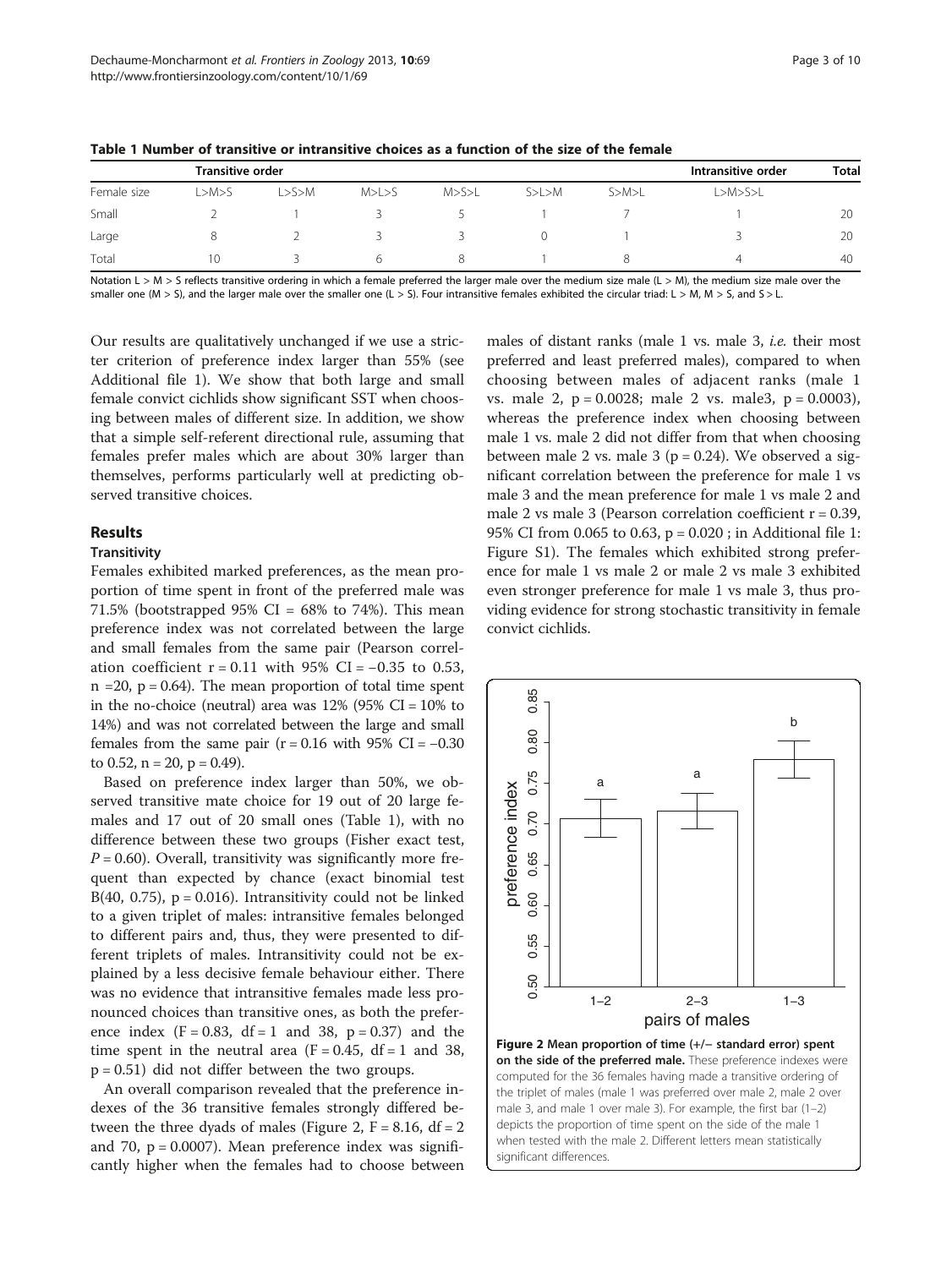#### Self-referent preference rule

According to the Condorcet criterion, the most widely accepted normative standard for rational social choice [[49\]](#page-7-0), we defined that size class M was socially preferred over choice alternative S  $(M > S)$  when a majority of females preferred M over S than S over M. Using such ranked pairs at the population level, our data support the social transitive ordering  $M > S > L$ . This ordering is consistent with previous observations at group level: females presented with three males of different sizes chose most often the medium-sized male [\[44\]](#page-7-0). However, we argue for a cautious interpretation of such pairwise majority aggregation of individual preference. It may not reflect individual preferences [[50](#page-8-0)]. Indeed, mean male size decreased with rank preference for small females (Figure 3A,  $F = 4.11$ , df = 2 and 36, p = 0.024), whereas it increased for large ones (Figure 3B,  $F = 8.52$ ,  $df = 2$ , 32,  $p = 0.001$ ). There was no evidence for unconditional preference for either the largest male or the medium-sized one. On the contrary, the size of the most preferred male (male 1) increased with female size  $(F = 19.35, df = 1$  and 34,  $p = 0.0001$ ), potentially favouring a strong pattern of homogamy (Pearson's correlation coefficient  $r = 0.6$  with 95% CI = 0.34 to 0.77), consistent with that previously reported in natural populations,  $r = 0.57$  [\[51](#page-8-0)].



We tested the hypothesis that females showed selfreferent directional preference for male size, in such a way that the preferred male size corresponded to a fixed ratio  $\lambda$  to that of the female. Most accurate predictions for male 1 were achieved for  $\lambda$  values ranging from 1.29 to 1.32 (Figure 4). With  $\lambda = 1.30$  (i.e. females prefer males 30% larger than themselves), male 1 was successfully indentified more often than expected by chance (Table [2](#page-4-0)). This ratio also gave the best prediction rates for linear order of the three males and for choice between two males in pairwise comparison. Each prediction was significantly more accurate than random choice (Table [2](#page-4-0)). In addition, rules assuming directional preference (for the largest male) or homotypic preference (for a male of similar size as the female) led to less accurate predictions, which were not statistically different from random choice (Table [2\)](#page-4-0).

#### **Discussion**

The present study constitutes the first evidence for strong transitivity in a mate choice context. Evidence for SST suggests not only that female convict cichlids showed ordinal preference (as required under WST), but also that the direction and magnitude of their preferences between dyads of males could be predicted from their relative scaled values, as the difference between WST and SST is qualitatively similar to the difference between an ordinal and an interval scale [[26](#page-7-0)]. Note however that the consistency of



the prediction. The horizontal dotted line shows random choice (one in three chances of choosing the preferred male).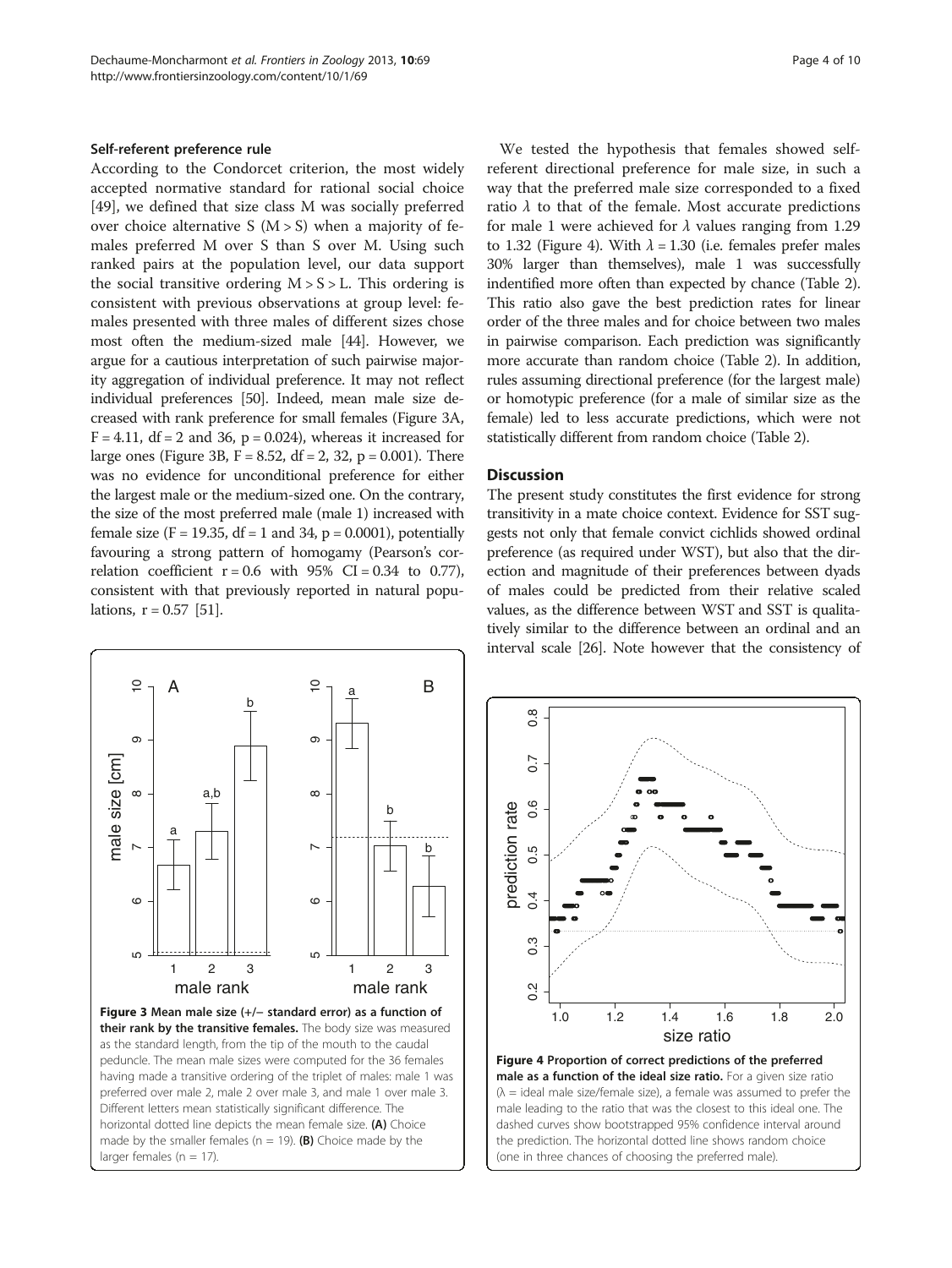<span id="page-4-0"></span>Table 2 Prediction rate of the female choice as a function of the assumed preference rules

|                             | <b>Prediction rate</b> |               |                     |  |  |  |
|-----------------------------|------------------------|---------------|---------------------|--|--|--|
|                             | Male 1                 | Linear order  | Pairwise comparison |  |  |  |
| Random choice               | 33%                    | 17%           | 50%                 |  |  |  |
| Directional<br>preference   | 36% [19%-50%]          | 28% [14%-42%] | 53% [41%-64%]       |  |  |  |
| Homotypic<br>preference     | 36% [19%-50%]          | 25% [11%-39%] | 61% [50%-70%]       |  |  |  |
| Self-referent<br>preference | 67% [52%-76%]          | 42% [25%-58%] | 78% [72%-84%]       |  |  |  |

Accurate prediction rate (with bootstrapped 95% CI in square brackets) of the most preferred male (male 1), linear order of the three males (male 1 > male 2 > male 3), and choice between two males in pairwise comparison as a function of the assumed preference rules: directional preference for the largest male, homotypic preference for a male of similar size to the female, or self-referent directional preference for males 30% larger than the female (Male/Female size ratio  $\lambda = 1.3$ ).

preference over time of transitive and intransitive females was not examined in the present study. It would therefore be valuable to assess in the future to what extent transitivity in mate choice is a characteristic of populations, or varies between individuals, possibly in relation to variation in age or personality, as the latter has recently been found to affect the measurement of female mate choice in vertebrates [[52](#page-8-0)].

Due to the scarcity of empirical studies, it is difficult to contrast this first result with those of other studies. Kirkpatrick et al. [[12](#page-7-0)] found no evidence for transitive or intransitive mate choice in females Tungara frogs, Physalaemus pustulosus. On the other hand, strong transitivity in a non-sexual context has been reported in some species, e.g. the unicellular slime mould *Physarum polyce*phalum [[53](#page-8-0)], European starlings Sturnus vulgaris [\[19,20](#page-7-0)], and domestic hens Gallus gallus domesticus [\[26](#page-7-0)], whereas both honey bees, Apis mellifera [\[17\]](#page-7-0), and gray jays Perisoreus canadensis [[18](#page-7-0)] were found to make intransitive foraging choices. Multidimensional choice [\[54\]](#page-8-0) is often expected to lead to intransitive choice [\[1-3](#page-7-0)], unless animals are able to combine several criteria in a single common currency for fitness [[46](#page-7-0)[,55-57\]](#page-8-0). Our results thus suggest that male size could be an integrative criterion by which female convict cichlids assess the quality of potential mates. Indeed, body size of male convict cichlids has been found to correlate with several other traits such as aggressiveness [[58](#page-8-0)], fighting ability [[59](#page-8-0)], level of parental care [\[35\]](#page-7-0), or nest site quality [[60](#page-8-0)]. Although other male phenotypic attributes might be indicative of their quality, they may not necessarily be correlated with each other, and, hence, could be extremely complex to process simultaneously [\[61,62](#page-8-0)]. When faced with limited time and computational ability, animals are expected to rely on rules of thumb [\[63-65\]](#page-8-0) such as fast and frugal heuristics that economize on computation by focusing on a limited number of cues [\[66](#page-8-0)]. Indeed, body size has been found to be the main male trait influencing

female choice in several fish species [\[67,68](#page-8-0)]. Although it might be difficult to assess small size differences precisely [[69,70\]](#page-8-0), male body size should be quicker and easier to assess reliably than, for instance, level of paternal care or compatibility between mates [\[71,72](#page-8-0)].

Furthermore, our results strongly suggest that female convict cichlids do not use male body size as an absolute criterion, but, instead, as a relative one. Overall, females showed a consistent directional preference for males larger than themselves, but did not systematically prefer the largest male in a triplet. Instead, individual preference function reached a maximum for males approximately one third larger than the female  $(\lambda = 1.3)$ . This is particularly interesting as much of the published evidence for female choice based on male size in convict cichlids remains inconclusive. For instance, using similar designs, some studies reported a preference for the larger of two males [\[30,42](#page-7-0)] whereas some others found no such an effect [\[73](#page-8-0)]. These results may not be as inconsistent as they appear if one considers that a female's preference for male size is proportional to her own size. Several studies on convict cichlids have shown that females benefit from mating with a larger male, in terms of breeding success [\[34\]](#page-7-0) and protection of offspring against predators [[35](#page-7-0)]. However, male preference for larger, more fecund females [\[39](#page-7-0)[,74](#page-8-0)] and female-female competition may contribute to shape female preference for male size [[33](#page-7-0)]. In the case of costly competition for mates, the poorest competitors may benefit from avoiding high-quality partners or targeting low-quality ones, in order to minimize costs [[75-77](#page-8-0)]. This might be particularly relevant for convict cichlids, where a female's attractiveness to males has been found to be a function of her size relative to that of other females [\[74\]](#page-8-0). When mate choice is mutual, a female may thus save time and energy through directly attempting to mate with an individual of rank (in quality) similar to herself. In that respect, it is important to note that a self-referent directional preference (SRDP) for size is equivalent to a homotypic preference for rank in quality, if ranking in quality according to size does not differ between sexes (which is the case in cichlid fish where social dominance is linearly related to body size in both males and females [[41](#page-7-0)]), and if the coefficient of SRDP precisely matches the degree of sexual dimorphism on the trait. Interestingly, the  $\lambda$  value leading to the most accurate predictions of choice in the present study, ranging from 1.29 to 1.32, is closely related to the level of sexual dimorphism observed in natural populations, where mean male length is about [30](#page-7-0)% larger than mean female length [30]. The  $λ$ value is also consistent with the size ratio (ranging from 1.27 to 1.35) observed within paired males and females [[44](#page-7-0)[,51,60\]](#page-8-0). In addition, any rule of thumb used in mating decisions should be flexible enough to accommodate changes in the social status of the animal through time,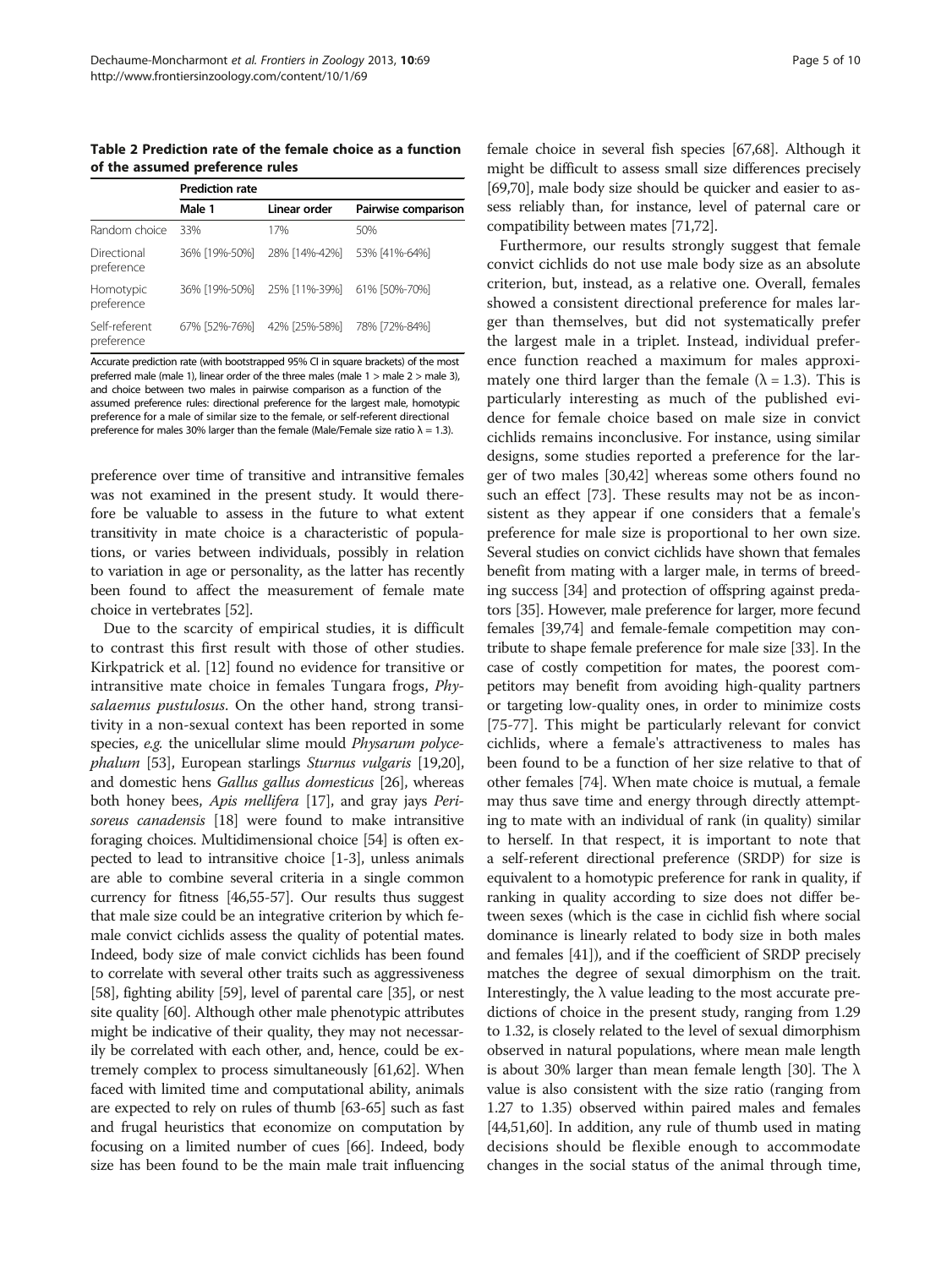particularly when social status is directly related to size, and maximum size is not reached at sexual maturity. A SRDP for size might then be particularly relevant in species with mutual mate choice and continuous growth, such as monogamous fish, when individual quality is closely related to body size in both sexes.

A SRDP based on female size was, however, able to explain only four  $(L > M > S, M > L > S, M > S > L$  and  $S > M > L$ ) out of the six transitive orderings that were observed in the present study. Four females showed transitive ordering that are not consistent with a SRDP:  $L > S >$ M and  $S > L > M$ . One possibility is that females might be subject to errors in their decision making [[47](#page-7-0)[,78](#page-8-0)-[80](#page-8-0)]. It is also possible that a few females did not rely only on male body size relative to their own, but considered additional cues to make a choice [[54,55](#page-8-0)]. If these cues vary independently or are only weakly correlated with size, they might explain the observed deviations from the four orderings predicted by the SRDP based on size only, including intransitive orderings [\[47,](#page-7-0)[62,81](#page-8-0)].

Experimental evidence for transitivity in female convict cichlid preference may suggest that mating patterns observed in the wild result from rational mate choice. Mate preference, however, must be kept distinct from mate choice [\[82](#page-8-0)-[84](#page-8-0)], as the preference relates to the sensory and behavioural components underlying female's willingness to mate with given male phenotypes, whereas mate choice results from the interaction between preference and external elements such as male availability, intrasexual competition [\[33](#page-7-0)[,68,85](#page-8-0)], and the cost of choosing [[57\]](#page-8-0). On the other hand, our finding might be important to understand the dynamics of size-assortative mating in natural populations. Size-assortative mating is a pervasive pattern of mating in natural populations [\[86](#page-8-0)], particularly in monogamous fish species [\[87-89](#page-8-0)], including convict cichlids [[74,90-92](#page-8-0)]. Although size-assortative mating can be produced independently of active mate choice, either through heterogeneity in spatial [[93](#page-8-0)] or temporal [\[94\]](#page-8-0) distribution of potential mates or through intrasexual competition [\[85](#page-8-0)], active mate choice may contribute to generate the observed patterns of size assortment between mates [[88,95](#page-8-0)]. Still, the exact nature of the preference underlying observed patterns of size-assortative mating often remains unidentified [[94,96\]](#page-8-0). In particular, patterns of phenotypic assortment can correspond to either a homotypic preference (or preference for one's own type, [[86](#page-8-0),[97](#page-8-0),[98](#page-8-0)]) or a directional one ([\[86](#page-8-0)]; or type preference [[97](#page-8-0),[99](#page-8-0)]), or a combination of both at the population level. In practice, however, it is difficult to infer the individual process of mating from the mere consideration of mating patterns at population level [\[85,94,97,100\]](#page-8-0). Our results suggest that examining transitivity in mate choice in both males and females may help to understand how assortative mating occurs in natural populations.

## Conclusion

In summary, we performed an experimental study investigating the transitivity of choice, one key component of rationality, in a sexual context. Several authors have proposed that choice between partners might be intransitive [[1,2,12\]](#page-7-0). This study provides the first evidence for strong stochastic transitivity in a context of mate choice. The females exhibited an ordinal preference, and the direction and magnitudes of this preference could be predicted from a simple comparative rule. We argue that the females did not necessarily compare two males to choose the best one. It is sufficient to assume that they used a self-referent evaluation based on their own size: females preferred male about one third larger than themselves. Such a decision rule has important implications for the evolution of the mate sampling strategies as it is less cognitively demanding than the comparative evaluation of the value of several males encountered sequentially. Several species have been reported to be able of self body-size perception [[101](#page-8-0)]. In addition, they can constantly update the estimation of their physical characteristics, which is of crucial importance in case of continuous growth. Perception of spatial layout could be achieved when interacting with the environment, for instance, when the individual pass through various size apertures [\[102,103\]](#page-8-0). Social experience and direct interaction with conspecifics may also be involved in the constant reassessment of their physical ability or ressource holding potentiel [\[104-106](#page-8-0)]. Females Convict cichlid can use their body length as a template, and, importantly, may not have to learn and adjust their decision criterion across their lifetime as their template would systematically increase with their size. Finally, this decision criterion is consistent with patterns of assortative mating repeatedly observed at the population level.

## Materials and methods

#### Biological material

One hundred convict cichlids (40 females, 60 males) were purchased from local commercial distributors. In the laboratory, they were maintained in 90 to 250 L tanks filled with water which was aerated and chemically and biologically filtered, at  $25 \pm 1^{\circ}$ C under a 12:12-h light:dark cycle. Fish were fed twice a day to satiation with Tetramin cichlid flakes. The sexes were kept separately for two months before the experiments started in order to control for previous breeding experience and ensure sexual receptivity. Prior to the experiments, we formed 20 pairs of females, consisting of one small and one large female with a difference of at least 1 cm between them (Figure [1\)](#page-1-0), and 20 triplets of males, consisting of one small male (S), one medium size male (M) and one large male (L) with a difference of at least 1 cm between each individual (Figure [1](#page-1-0)). We then randomly assigned each triplet of males to one of the female pairs. This paired design was adopted to ensure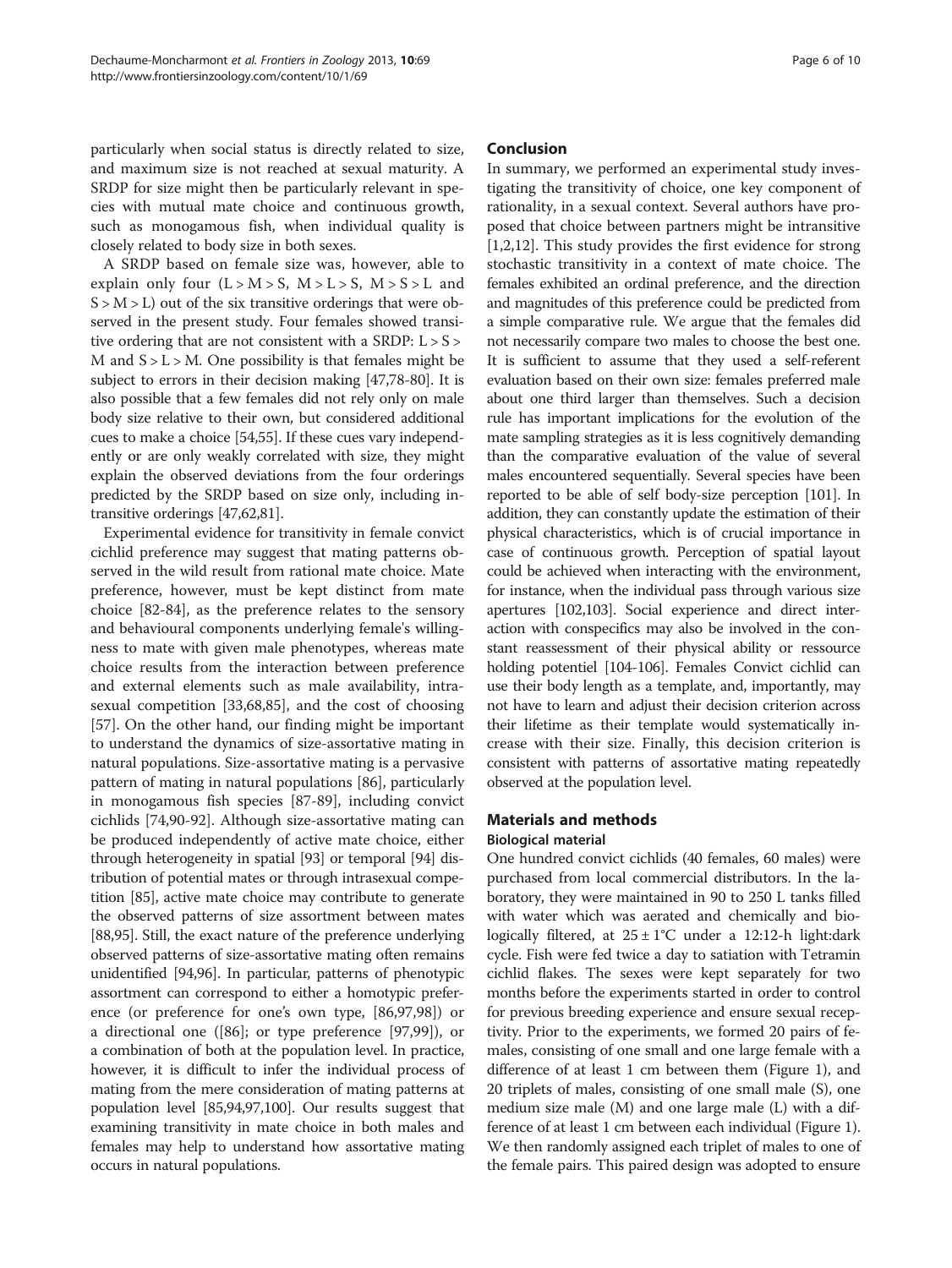that potential differences in behavior between females of different sizes would not be due to any differences between the males they faced. All individuals were sexually mature at the time of the experiment.

#### Experimental procedure

In order to assess transitivity in choice, each female was tested on three separate occasions in a two-way choice apparatus consisting of a 90 L aquarium partitioned into three sections with two leakproof glass partitions [\[30,42](#page-7-0)]. The left and right end sections each contained one male, while the central compartment contained the female. The central compartment was delineated into three areas (the left choice area in front of the left male, the central, or neutral, area, and the right choice area in front of the right male), using two opaque plastic partitions. These partitions were placed in the female's compartment in such a way that the female could freely swim from one side of the compartment to the other without being able to see both males at the same time [\[30\]](#page-7-0). These partitions removed any effect of male–male competition through preventing visual interactions between them. The aquarium was lit by one daylight neon lamp tube (Sylvania Aquastar 30 W, 10000 °K) situated 10 cm above water level, while the room was maintained in the dark.

All individuals experienced only one test per day in order to limit contrast effects between trials (thus satisfying the assumption of independent and identically distributed random variables, [[16](#page-7-0)]). Before each test, a 22 h-period of acclimatization took place, during which females were separated from males by opaque dividers. Positions of the males in the choice apparatus were randomized to avoid any bias associated with a systematic female preference for one side of the aquarium. In addition, the order of presentation of the different male dyads (L vs. M, M  $vs.$  S, and L  $vs.$  S) was randomized across tests to avoid primacy or recency effects [[84](#page-8-0)[,107](#page-9-0)]. Each test then lasted for two hours, during which time the female's position was continuously recorded with a digital video camera (JVC Everio GZMG21) positioned in front of the aquarium. The study was carried out in accordance with the ethical standards of the the French National Centre for Scientific Research and was approved by the government authorities (permit n° 21-CC-EL-21).

#### **Transitivity**

We assessed both WST and SST from the preference expressed by females in the choice apparatus. A female was assumed to prefer male A over male B when the preference index (amount of time spent in front of male A divided by the total amount of time spent in the two choice areas) was above 50%. With three alternatives (L, M, S), there are six possible transitive triads ( $L > M > S$ ,  $L > S > M$ ,  $M > L > S$ ,  $M > S > L$ ,  $S > L > M$ , and  $S > M > L$ ), while non-transitive orderings can only occur with either  $L > M > S > L$  or  $S > M > L > S$  circular triads [[108](#page-9-0)]. We assessed the degree of weak stochastic intransitivity as the proportion of circular triads [\[14\]](#page-7-0). We considered that the females made transitive choices if transitive ordering occurred more often than expected by chance (Binomial test with expected proportion of 6 transitive choices out of 8). For each female having made transitive choices (WST), we could then order the three males by order of decreasing female preference, from the most preferred male (male 1) to the least preferred one (male 3). Under the assumption of SST, the preference for male 1 when opposed to male 3 was expected to be higher than both the preference for male 1 when opposed to male 2 and that for male 2 when opposed to male 3.

#### Mate choice rule

In order to assess which rule was used by females, we considered several candidate rules – namely a directional preference for the largest male, a homotypic preference for a male of similar size to the female, or a self-referent directional preference – and compared their ability to predict the female's choice. In the later rule, the preferred male size was assumed to correspond to a fixed ratio to that of the female. For a given female of size S, we assumed that her ideal male size would be equal to  $\lambda \times S$ , where  $\lambda$  denotes the value of the ideal ratio [[68](#page-8-0)]. We then ranked the three males presented to the female according to their absolute difference with the predicted ideal male size, with the predicted preferred male being the individual whose size would be the closest to  $(\lambda \times S)$ , and so on. For each rule, we calculated the proportion of accurate predictions for the most preferred male (male 1), the linear order of the three males (male  $1 >$  male  $2 >$  male 3), or the preferred male in each pairwise comparison. Non-parametric bootstrap estimates were computed to assess the statistical confidence of predicted choice outcomes and compare prediction rate between rules [[50](#page-8-0)].

#### Statistical analysis

Data were inspected for homoscedasticity using the Brown–Forsythe test, and for normality using Shapiro-Wilk test, prior to the use of parametric tests. Proportions were normalized using square root-arcsine transformation. Differences in preference index between trials, and differences in male size as a function of their rank were analyzed using mixed-effect models including random slope to take into account repeated measures from the same females [\[109\]](#page-9-0), using nlme package in R. Tukey's post-hoc comparisons were performed using *glht* package. The Pearson correlation coefficient between female size and that of her most preferred male (male 1) was used as a measure of assortative mating [[110](#page-9-0)]. All the tests were performed using R 3.0 software [\[111](#page-9-0)].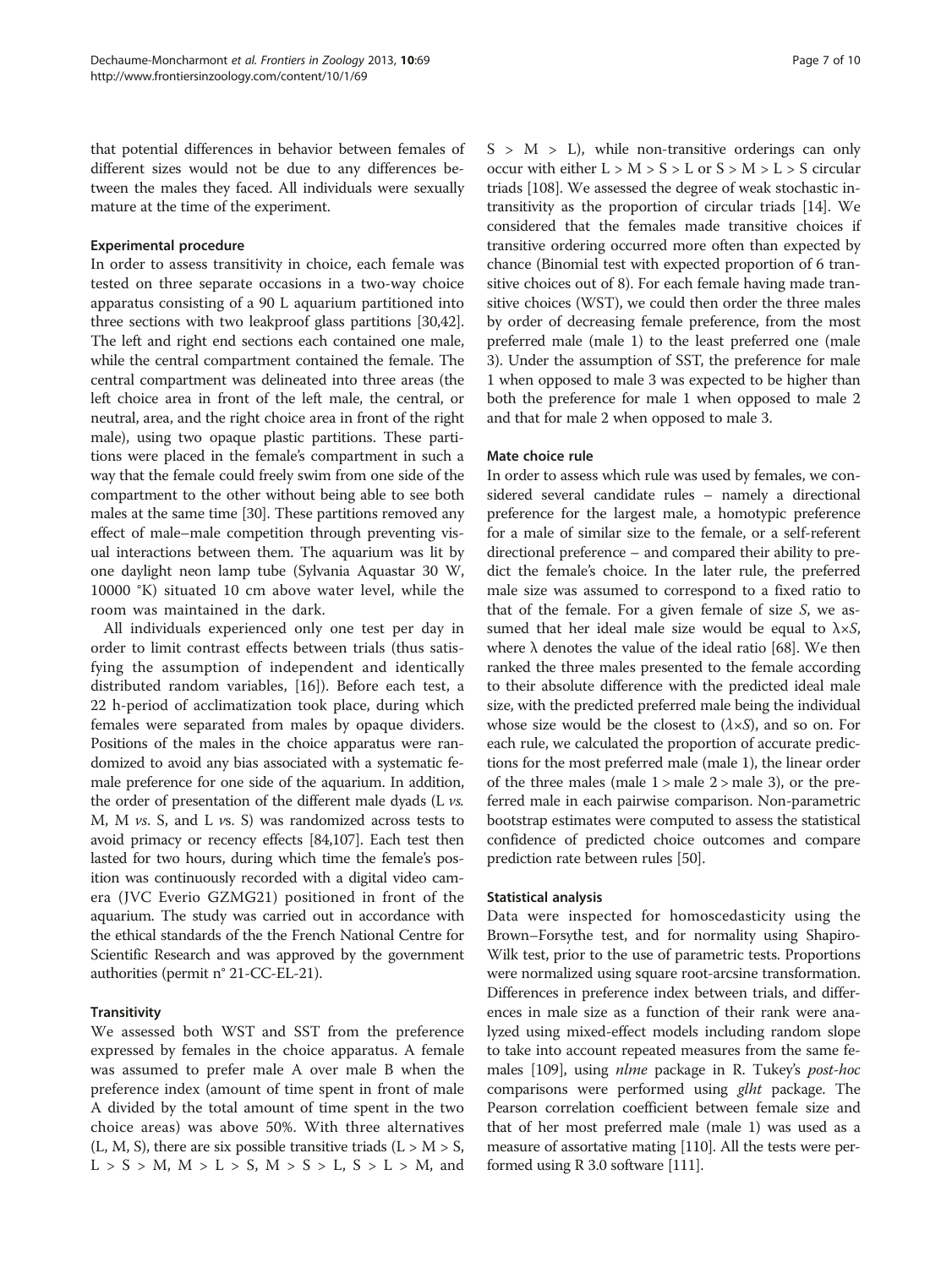## <span id="page-7-0"></span>Additional file

#### [Additional file 1:](http://www.biomedcentral.com/content/supplementary/1742-9994-10-69-S1.pdf) Supplementary materials.

#### Competing financial interests

The authors declare that they have no competing interests.

#### Authors' contributions

F-XDM, MF and FC designed research, F-XDM, MF, SM performed research, F-XDM and FC analysed the data, F-XDM and FC wrote the paper. All authors read and approved the final manuscript.

#### Acknowledgements

We thank Luc-Alain Giraldeau and two anonymous referees for helpful comment about the MS. We also thank Pierick Mouginot, Elise Dirand, and Aurore Pernat for help in the experiments. Financial support was partly provided by a BQR research grant from the University of Burgundy and a HCPER grant from the Burgundy Regional Council.

#### Author details

<sup>1</sup>Équipe écologie évolutive, UMR CNRS 6282 Biogéosciences, Université de Bourgogne, 6 boulevard Gabriel, 21000 Dijon, France. <sup>2</sup>Institut Universitaire de France, France.

#### Received: 11 April 2013 Accepted: 1 November 2013 Published: 11 November 2013

#### References

- 1. Bateson M, Healy SD: Comparative evaluation and its implications for mate choice. Trends Ecol Evol 2005, 20:659–664.
- 2. Ryan MJ, Akre KL, Kirkpatrick M: Mate choice. Curr Biol 2007, 17:R313-R316. 3. Houston AI, McNamara JM, Steer MD: Do we expect natural selection
- to produce rational behaviour? Philos Trans R Soc B Biol Sci 2007, 362:1531–1543.
- 4. Ryan MJ, Akre KL, Kirkpatrick M: Cognitive mate choice. In Cognitive Ecology II. Edited by Dukas R, Ratcliffe JM. Chicago: University Of Chicago Press; 2009:137–155.
- 5. Andersson M: Sexual Selection. Princeton, New Jersey: Princeton University Press; 1994.
- 6. Iwasa Y, Pomiankowski A: The evolution of mate preferences for multiple sexual ornaments. Evolution 1994, 48:853-867.
- 7. Kirkpatrick M: Good genes and direct selection in the evolution of mating preferences. Evolution 1996, 50:2125–2140.
- 8. Kacelnik A: Meanings of rationality. In Rational Animal. Edited by Hurley S, Nudds M. Oxford: Oxford University Press; 2006:87–105.
- Bell AM, Hankison SJ, Laskowski KL: The repeatability of behaviour: a meta-analysis. Anim Behav 2009, 77:771–783.
- 10. Royle NJ, Lindström J, Metcalfe NB: Context-dependent mate choice in relation to social composition in green swordtails Xiphophorus helleri. Behav Ecol 2008, 19:998–1005.
- 11. Reaney LT: Female preference for male phenotypic traits in a fiddler crab: do females use absolute or comparative evaluation? Anim Behav 2009, 77:139–143.
- 12. Kirkpatrick M, Rand A, Ryan MJ: Mate choice rules in animals. Anim Behav 2006, 71:1215–1225.
- 13. West LJ, Hankin RKS: Exact tests for two-way contingency tables with structural zeros. J Stat Softw 2008, 28:1-19.
- 14. Regenwetter M, Dana J, Davis-Stober CP: Testing transitivity of preferences on two-alternative forced choice data. Front Psychol 2010, 1:148.
- 15. Bar-Hillel M, Margalit A: How vicious are cycles of intransitive choice? Theory Decis 1988, 24:119–145.
- 16. Regenwetter M, Dana J, Davis-Stober CP: Transitivity of preferences. Psychol Rev 2011, 118:42–56.
- 17. Shafir S: Intransitivity of preferences in honey bees: support for "comparative" evaluation of foraging options. Anim Behav 1994, 48:55–67.
- Waite TA: Intransitive preferences in hoarding gray jays (Perisoreus canadensis). Behav Ecol Sociobiol 2001, 50:116–121.
- 19. Schuck-Paim C, Kacelnik A: Rationality in risk-sensitive foraging choices by starlings. Anim Behav 2002, 64:869–879.
- 20. Aw JM, Vasconcelos M, Kacelnik A: How costs affect preferences: experiments on state dependence, hedonic state and within-trial contrast in starlings. Anim Behav 2011, 81:1117–1128.
- 21. Franks NR, Mallon EB, Bray HE, Hamilton MJ, Mischler TC: Strategies for choosing between alternatives with different attributes: exemplified by house-hunting ants. Anim Behav 2003, 65:215–223.
- 22. Pratt S: Behavioral mechanisms of collective nest-site choice by the ant Temnothorax curvispinosus. Insectes Soc 2005, 52:383-392.
- 23. De Vries H: Finding a dominance order most consistent with a linear hierarchy: a new procedure and review. Anim Behav 1998, 55:827-843.
- Grosenick L, Clement TS, Fernald RD: Fish can infer social rank by observation alone. Nature 2007, 445:429–432.
- 25. Navarick DJ, Fantino E: Transitivity as a property of choice. J Exp Anal Behav 1972, 18:389–401.
- 26. Sumpter C, Temple W, Foster T: The transitivity of choices between different response requirements. J Exp Anal Behav 1999, 72:235-249.
- 27. Tversky A, Russo EJ: Substitutability and similarity in binary choices. J Math Psychol 1969, 6:1-12.
- 28. Grace RC: Violations of transitivity: Implications for a theory of contextual choice. J Exp Anal Behav 1993, 60:185–201.
- 29. Houston AI: Natural selection and context-dependent values. Proc R Soc London Ser B Biol Sci 1997, 264:1539-1541.
- 30. Noonan K: Female mate choice in the cichlid fish Cichlasoma nigrofasciatum. Anim Behav 1983, 31:1005–1010.
- 31. Leese JM: Sex differences in the function of pair bonding in the monogamous convict cichlid. Anim Behav 2012, 83:1187–1193.
- 32. Cleveland-Roberts A, Itzkowitz M: The role of sex ratios and resource availability on the pre-mating behavior of a monogamous fish. Behav Processes 2009, 80:46–50.
- 33. Lehtonen TK, Lindström K: Density-dependent sexual selection in the monogamous fish Archocentrus nigrofasciatus. Oikos 2008, 117:867–874.
- 34. Wisenden BD: Factors affecting reproductive success in free-ranging convict cichlids (Cichlasoma nigrofasciatum). Can J Zool 1994, 72:2177–2185.
- 35. Gagliardi-Seeley JL, Itzkowitz M: Male size predicts the ability to defend offspring in the biparental convict cichlid Archocentrus nigrofasciatus. J Fish Biol 2006, 69:1239-1244.
- 36. Turner GF: Partner attack inhibition in the convict cichlid, Cichlasoma (Archocentrus) nigrofasciatum. Behaviour 1987, 103:294–316.
- 37. Lavery RJ, Keenleyside MHA: Filial cannibalism in the biparental fish Cichlasoma nigrofasciatum (Pisces: Cichlidae) in response to early brood reductions. Ethology 1990, 86:326–338.
- 38. FitzGerald GJ: Filial cannibalism in fishes: Why do parents eat their offspring? Trends Ecol Evol 1992, 7:7–10.
- 39. Nuttall DB, Keenleyside MHA: Mate choice by the male convict cichlid (Cichlasoma nigrofasciatum; Pisces, Cichlidae). Ethology 1993, 95:247–256.
- 40. Triefenbach F, Itzkowitz M: Mate switching as a function of mate quality in convict cichlids, Cichlasoma nigrofasciatum. Anim Behav 1998, 55:1263–1270.
- 41. Gagliardi-Seeley J, Leese J, Santangelo N, Itzkowitz M: Mate choice in female convict cichlids (Amatitlania nigrofasciata) and the relationship between male size and dominance. J Ethol 2009, 27:249–254.
- 42. Dechaume-Moncharmont F-X, Cornuau JH, Keddar I, Ihle M, Motreuil S, Cézilly F: Rapid assessment of female preference for male size predicts subsequent choice of spawning partner in a socially monogamous cichlid fish. C R Biol 2011, 334:906–910.
- 43. Beeching SC, Wack CL, Ruffner GL: Female convict cichlids (Archocentrus nigrofasciatus) prefer to consort with same-sized males. Ethol Ecol Evol 2004, 16:209–216.
- Keenleyside MHA, Rangeley RW, Kuppers BU: Female mate choice and male parental defense behaviour in the cichlid fish Cichlasoma nigrofasciatum. Can J Zool 1985, 63:2489–2493.
- Couldridge VCK, Alexander GJ: Does the time spent near a male predict female mate choice in a Malawian cichlid? J Fish Biol 2001, 59:667–672.
- 46. Tversky A: Intransitivity of preferences. Psychol Rev 1969, 76:31-48
- 47. Trimmer PC: Optimal behaviour can violate the principle of regularity. Proc R Soc B Biol Sci 2013, 280:20130858.
- 48. Morgan KV, Hurly TA, Bateson M, Asher L, Healy SD: Context-dependent decisions among options varying in a single dimension. Behav Processes 2012, 89:115–120.
- 49. Regenwetter M: Perspectives on preference aggregation. Perspect Psychol Sci 2009, 4:403–407.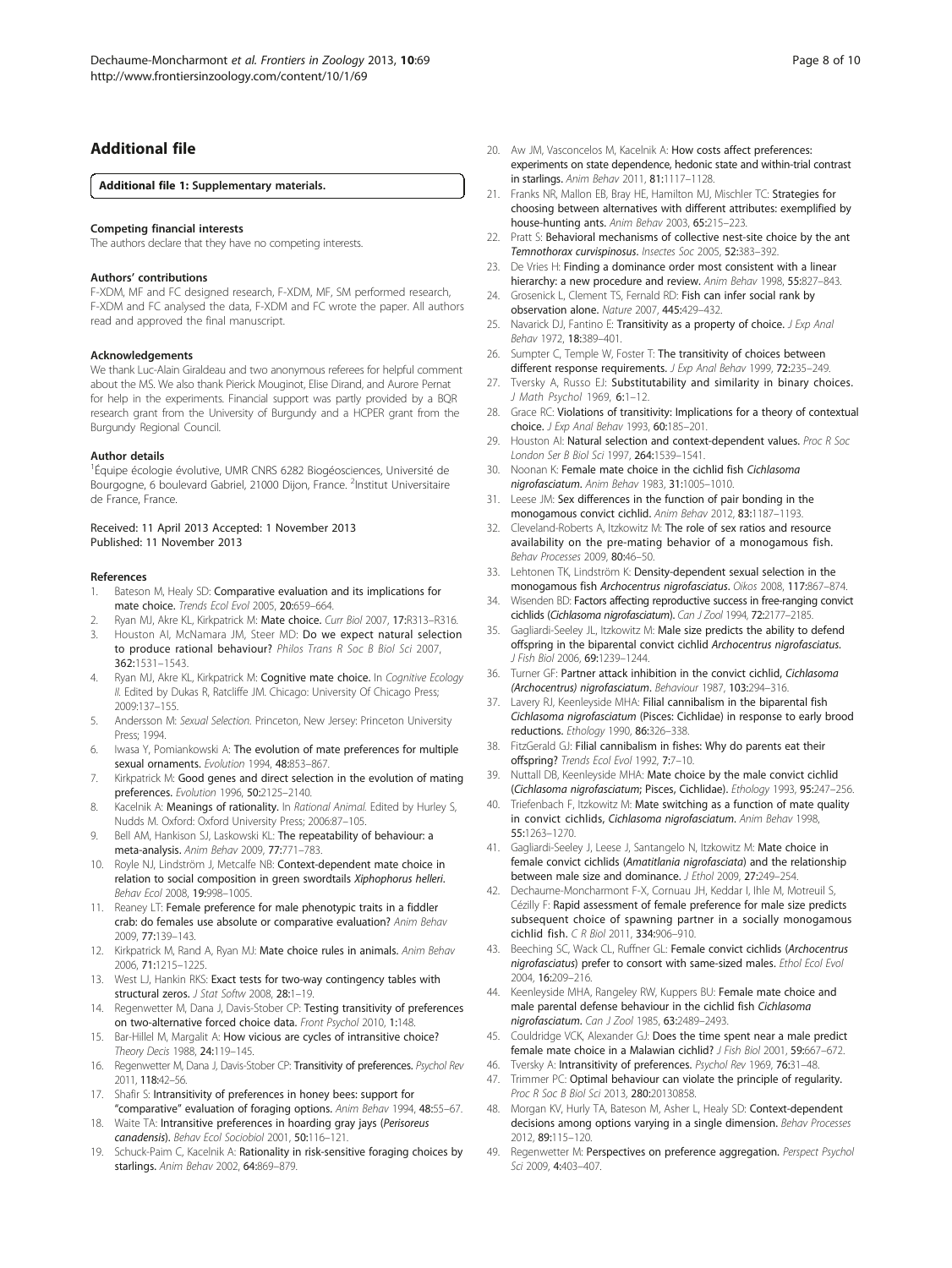- <span id="page-8-0"></span>50. Regenwetter M, Grofman B, Popova A, Messner W, Davis-Stober CP, Cavagnaro DR: Behavioural social choice: a status report. Philos Trans R Soc B Biol Sci 2009, 364:833–843.
- 51. Alonzo JJ, McKaye KR, van den Berghe E: Parental defense of young by the convict cichlid, Archocentrus nigrofasciatus in Lake Xiloá, Nicaragua. J Aquaric Aquat Sci 2001, 9:209–228.
- 52. David M, Cézilly F: Personality may confound common measures of mate-choice. PLoS One 2011, 6:e24778.
- 53. Latty T, Beekman M: Irrational decision-making in an amoeboid organism: transitivity and context-dependent preferences. Proc R Soc B Biol Sci 2011, 278:307–312.
- 54. Candolin U: The use of multiple cues in mate choice. Biol Rev 2003. 78:575–595.
- 55. Van Doorn GS, Weissing FJ: The evolution of female preferences for multiple indicators of quality. Am Nat 2004, 164:173–186.
- 56. Hamilton PS, Sullivan BK: Female mate attraction in ornate tree lizards, Urosaurus ornatus: a multivariate analysis. Anim Behav 2005, 69:219–224.
- 57. Jennions MD, Petrie M: Variation in mate choice and mating preferences: A review of causes and consequences. Biol Rev 1997, 72:283–327.
- 58. Budaev SV, Zworykin DD, Mochek AD: Individual differences in parental care and behaviour profile in the convict cichlid: a correlation study. Anim Behav 1999, 58:195-202.
- 59. Copeland DL, Levay B, Sivaraman B, Beebe-Fugloni C, Earley RL: Metabolic costs of fighting are driven by contest performance in male convict cichlid fish. Anim Behav 2011, 82:271–280.
- 60. Wisenden BD: Reproductive behaviour of free-ranging convict cichlids, Cichlasoma nigrofasciatum. Environ Biol Fishes 1995, 43:121–134.
- 61. Vlaev I, Chater N, Stewart N, Brown GDA: Does the brain calculate value? Trends Cogn Sci 2011, 15:546–554.
- 62. Hagen EH, Chater N, Gallistel CR, Houston A, Kacelnik A, Kalenscher T, Nettle D, Oppenheimer D, Stephens DW: Decision making: what can evolution do for us? In Evolution and the mechanisms of decision making. Edited by Hammerstein P, Stevens JR. Cambridge, Massachusetts: The MIT Press; 2012:97–126.
- 63. Hutchinson JMC, Gigerenzer G: Simple heuristics and rules of thumb: Where psychologists and behavioural biologists might meet. Behav Processes 2005, 69:97–124.
- 64. McNamara JM, Houston AI: Integrating function and mechanism. Trends Ecol Evol 2009, 24:670–675.
- Fawcett TW, Hamblin S, Giraldeau L-A: Exposing the behavioral gambit: the evolution of learning and decision rules. Behav Ecol 2013, 24:2-11.
- 66. Brandstätter E, Gigerenzer G, Hertwig R: The priority heuristic: Making choices without trade-offs. Psychol Rev 2006, 113:409–432.
- 67. Lehtonen TK, Lindström K: Females decide whether size matters: plastic mate preferences tuned to the intensity of male–male competition. Behav Ecol 2009, 20:195–199.
- 68. Labonne J, Augery M, Parade M, Brinkert S, Prevost E, Héland M, Beall E: Female preference for male body size in brown trout, Salmo trutta: is big still fashionable? Anim Behav 2009, 77:129–137.
- 69. Enquist M, Leimar O, Ljungberg T, Mallner Y, Segerdahl N: A test of the sequential assessment game: fighting in the cichlid fish Nannacara anomala. Anim Behav 1990, 40:1–14.
- 70. Neat FC, Huntingford FA, Beveridge MM: Fighting and assessment in male cichlid fish: the effects of asymmetries in gonadal state and body size. Anim Behav 1998, 55:883–891.
- 71. Heuschele J, Mannerla M, Gienapp P, Candolin U: Environment-dependent use of mate choice cues in sticklebacks. Behav Ecol 2009, 20:1223–1227.
- 72. Thünken T, Meuthen D, Bakker TCM, Baldauf SA: A sex-specific trade-off between mating preferences for genetic compatibility and body size in a cichlid fish with mutual mate choice. Proc R Soc B Biol Sci 2012, 279:2959–2964.
- 73. Santangelo N: Courtship in the monogamous convict cichlid; what are individuals saying to rejected and selected mates? Anim Behav 2005, 69:143–149.
- 74. Beeching SC, Hopp AB: Male mate preference and size-assortative pairing in the convict cichlid. J Fish Biol 1999, 55:1001–1008.
- 75. Fawcett TW, Johnstone RA: Mate choice in the face of costly competition. Behav Ecol 2003, 14:771–779.
- 76. Venner S, Bernstein C, Dray S, Bel-Venner M-C: Make love not war: when should less competitive males choose low-quality but defendable females? Am Nat 2010, 175:1–14.
- 77. Stulp G, Buunk AP, Kurzban R, Verhulst S: The height of choosiness: mutual mate choice for stature results in suboptimal pair formation for both sexes. Anim Behav 2013, 86:37–46.
- 78. Johnson DDP, Blumstein DT, Fowler JH, Haselton MG: The evolution of error: error management, cognitive constraints, and adaptive decisionmaking biases. Trends Ecol Evol 2013, 28:474–481.
- 79. Kareev Y: Advantages of cognitive limitations. In Evolution and the mechanisms of decision making. Edited by Hammerstein P, Stevens JR. Cambridge, Massachusetts: The MIT Press; 2012:169–182.
- 80. Marshall JAR, Trimmer PC, Houston AI, McNamara JM: On evolutionary explanations of cognitive biases. Trends Ecol Evol 2013.
- 81. Houston AI, McNamara JM, Steer MD: Violations of transitivity under fitness maximization. Biol Lett 2007, 3:365–367.
- 82. Widemo F, Sæther SA: Beauty is in the eye of the beholder: causes and consequences of variation in mating preferences. Trends Ecol Evol 1999, 14:26–31.
- 83. Cotton S, Small J, Pomiankowski A: Sexual selection and condition-dependent mate preferences. Curr Biol 2006, 16:R755-R765
- 84. Wagner WE: Measuring female mating preferences. Anim Behav 1998, 55:1029–1042.
- 85. Taborsky B, Guyer L, Taborsky M: Size-assortative mating in the absence of mate choice. Anim Behav 2009, 77:439–448.
- 86. Cézilly F: Assortative mating. In Encycl Anim Behav vol 3. Edited by Bekoff M. Westport, Connecticut, USA: Greenwood Press; 2004:876–881.
- 87. Jiang Y, Bolnick DI, Kirkpatrick M: Assortative mating in animals. Am Nat 2013, 181:E125–E138.
- 88. Baldauf SA, Kullmann H, Schroth S, Thünken T, Bakker TCM: You can't always get what you want: size assortative mating by mutual mate choice as a resolution of sexual conflict. BMC Evol Biol 2009, 9:129.
- 89. Verzijden MN, ten Cate C: Early learning influences species assortative mating preferences in Lake Victoria cichlid fish. Biol Lett 2007, 3:134–136.
- 90. Leese J, Wilson H, Ganim A, Itzkowitz M: Effects of reversed size-assortative mating on spawning success in the monogamous convict cichlid, Amatitlania nigrofasciata. Ethol Ecol Evol 2010, 22:95–100.
- 91. Wisenden BD, Lanfranconi-Izawa TL, Keenleyside MHA: Fin digging and leaf lifting by the convict cichlid, Cichlasoma nigrofasciatum: examples of parental food provisioning. Anim Behav 1995, 49:623–631.
- 92. McKaye KR: Mate choice and size assortative pairing by the cichlid fishes of Lake Jiloá, Nicaragua. J Fish Biol 1986, 29:135–150.
- 93. Bollache L, Gambade G, Cézilly F: The influence of micro-habitat segregation on size assortative pairing in Gammarus pulex (L.) (Crustacea, Amphipoda). Arch für Hydrobiol 2000, 147:547–558.
- 94. Galipaud M, Bollache L, Dechaume-Moncharmont F-X: Assortative mating by size without a size-based preference: the female-sooner norm as a mate-guarding criterion. Anim Behav 2013, 85:35–41.
- Ros AFH, Zeilstra I, Oliveira RF: Mate choice in the Galilee St. Peters fish Sarotherodon galilaeus. Behaviour 2003, 140:1173–1188.
- 96. Rowe L, Arnqvist G: Analysis of the causal components of assortative mating in water striders. Behav Ecol Sociobiol 1996, 38:279–286.
- 97. Burley N: The meaning of assortative mating. Ethol Sociobiol 1983, 4:191–203.
- 98. Castro L, Toro MA: Assortative mating through a mechanism of sexual selection. *J Theor Biol* 2006, 243:386-392.
- 99. Alpern S, Reyniers D: Strategic mating with common preferences. J Theor Biol 2005, 237:337–354.
- 100. Kuijper B, Pen I, Weissing FJ: A guide to sexual selection theory. Annu Rev Ecol Evol Syst 2012, 43:311.
- 101. Ben-Nun A, Guershon M, Ayali A: Self body-size perception in an insect. Naturwissenschaften 2013, 100:479–484.
- 102. Stefanucci JK, Geuss MN: Big people, little world: the body influences size perception. Perception 2009, 38:1782–1795.
- 103. Fath AJ, Fajen BR: Static and dynamic visual information about the size and passability of an aperture. Perception 2011, 40:887-904.
- 104. Le Roux A, Bergman TJ: Indirect rival assessment in a social primate, Theropithecus gelada. Anim Behav 2012, 83:249–255.
- 105. Reddon AR, Voisin MR, Menon N, Marsh-Rollo SE, Wong MYL, Balshine S: Rules of engagement for resource contests in a social fish. Anim Behav 2011, 82:93–99.
- 106. Arnott G, Elwood RW: Assessment of fighting ability in animal contests. Anim Behav 2009, 77:991–1004.